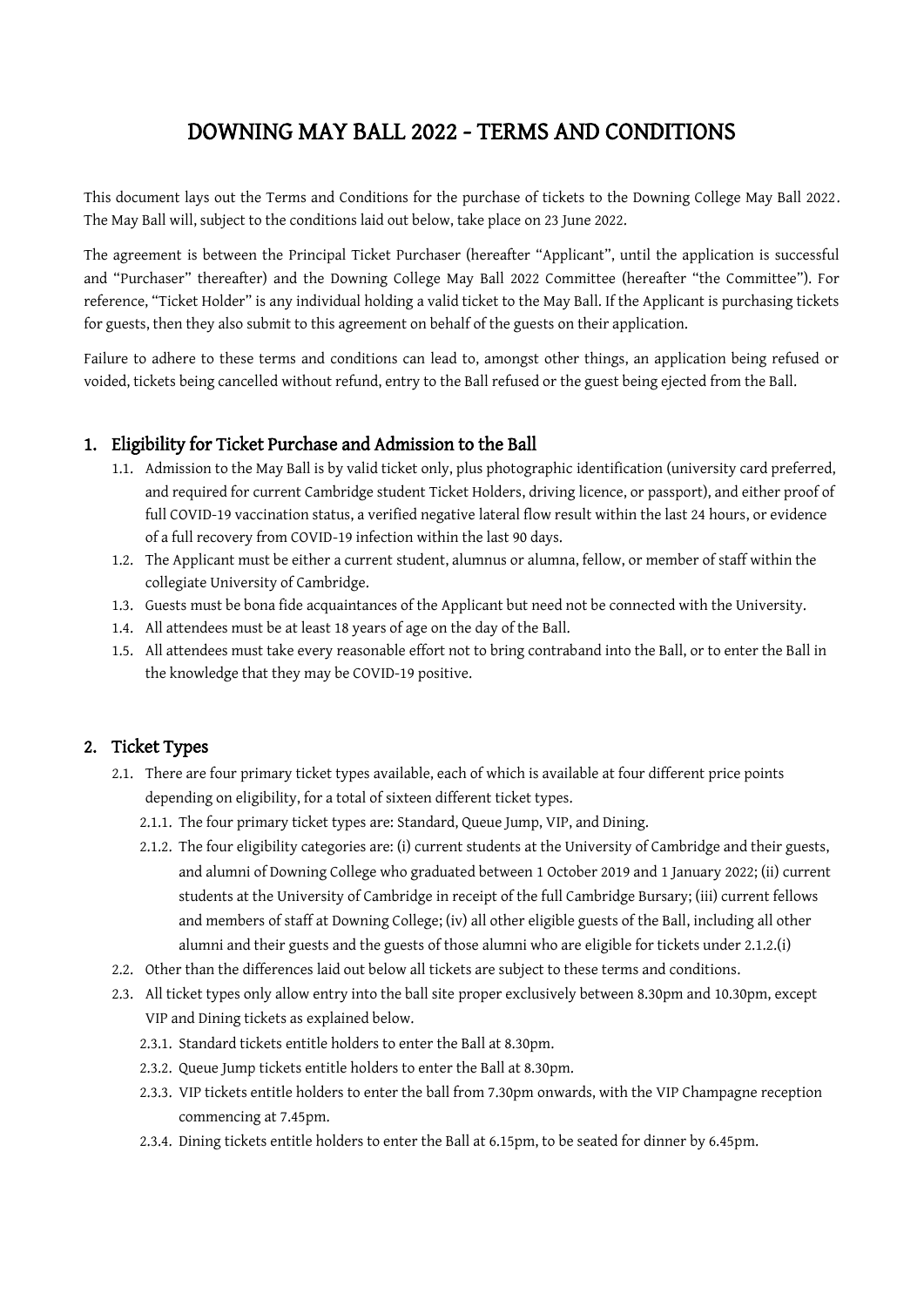- 2.3.5. The above timings are only provisional and are subject to change. Any adjustment in timings will be communicated to the Ticket Holder in due course.
- 2.4. Each ticket has the option to opt-out of a £2 charitable donation.

#### 3. Ticket Applications

- 3.1. All ticket applications must be made online.
	- 3.1.1.Current fellows and members of staff at Downing College may make ticket applications by emailing the Personal Assistant to the Senior Bursar until 23 February 2022.
	- 3.1.2.Current students at Downing College may make ticket applications via the website from 12pm on 24 February 2022 and are entitled to purchase a ticket for themselves and up to four guests.
		- 3.1.2.1. The Committee reserves the right to halt the sale of guest tickets at any time during this release.
	- 3.1.3.Alumni of Downing College may make ticket applications via the website from 12pm on 26 February 2022 and are entitled to purchase a ticket for themselves and up to four guests.
		- 3.1.3.1. Alumni of Downing College who graduated between 1 October 2019 and 1 January 2022 are entitled to purchase a ticket for themselves and up to four guests, and are also eligible for a discount that affords them the same pricing options as current students of the College and the collegiate University, although their guests must pay non-student prices as per 2.1.2.(iv).
		- 3.1.3.2. The Committee reserves the right to halt the sale of guest tickets at any time during this release.
	- 3.1.4. All other current students, alumni, fellows, and members of staff within the collegiate University may make ticket applications from 12pm on 28 February 2022.
- 3.2. An application containing incorrect or misleading details is automatically void. Such an application may be amended at the President's discretion.
- 3.3. In the event of the Ball selling out prior to release of tickets to eligible alumni of Downing College on the 26 February 2022, the Committee reserves the right to revoke guest tickets of current students of Downing College in order to allow every current member of the College to attend the Ball.
- 3.4. The Applicant is responsible for the guests on their application under this agreement and submits to this agreement on their behalf.
- 3.5. Any name changes up to and including the 01 June 2022 will be subject to a £20 administration fee for this, as well as any other change of details (such as address). From 01 June to and including 14 June 2022 changes will incur an administration fee of £40. No changes will be permitted after 14 June 2022.
	- 3.5.1. Any request to change details must be immediately communicated to the Ticketing Officer (ticketing@downingball.co.uk) or the ticket will be rendered void.
	- 3.5.2. Exceptions for this charge will be decided at the President's discretion.
- 3.6. By submitting an application the Applicant agrees to have their details stored electronically as per The Downing May Ball Data Protection Service (https://downingball.co.uk/assets/pdf/privacy.pdf). The details will not be passed onto any third party and shall remain confidential.
- 3.7. The contract between the Committee and the Applicant is only complete after their bank transfer payment has arrived in the May Ball bank account and has been processed.
- 3.8. The Committee reserve the right to refuse a refund for tickets once payment has been made.
	- 3.8.1. In the event of a cancellation of the May Ball for reasons related to weather, terrorism, order of government, public health or other unforeseeable circumstances, tickets may instead by rolled over to the next occurring Downing May Ball rather than refunded to the Applicant.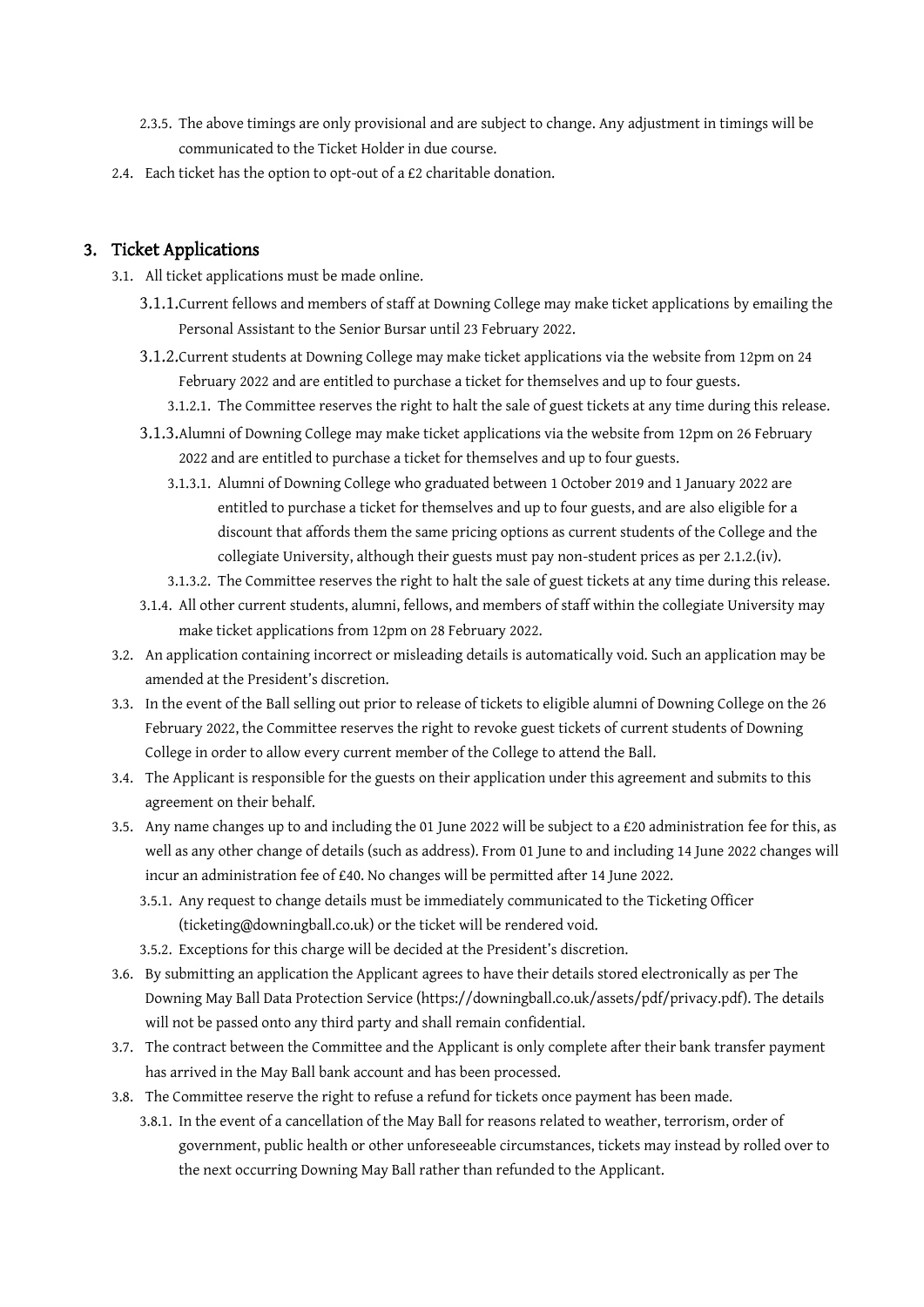## 4. Ticket Payment

- 4.1. Confirmation of your application will be generated via email and will supply you with a unique reference code, which you must keep and not disclose to anyone.
- 4.2. Payment must be made by bank transfer. If the Applicant cannot pay via bank transfer, please contact the Ticketing Officer (ticketing@downingball.co.uk) for an alternative payment method.
- 4.3. For payments by bank transfer, payments must be made to the May Ball Company bank account (details given at the time of making the application).
- 4.4. The payment reference must be the unique reference code provided by email.
	- 4.4.1. Failure to comply with this requirement means the Committee cannot guarantee that the payment will be associated with the application and may still require payment without being able to refund the invalid payment. The whole payment must be made by the Applicant, not the individual Ticket Holders.
- 4.5. Payment should be received by the Treasurer within 72 hours of ticket order. The confirmation email will include an exact time by which payment should be received.
- 4.6. Tickets will be exclusively reserved for the Applicant during the 72-hour payment window, if payment is not received by the specified deadline the tickets may be resold.
- 4.7. Where discounts are applicable to current students within the University of Cambridge in line with 2.1.2.(ii) – not including current students at Downing College entitled to such discounts – evidence of eligibility (in the form of a letter demonstrating the Applicant's entitlement to the full Cambridge Bursary), must be received in the same 72-hour window as payment.
	- 4.7.1. Where evidence is not received within this timeframe, an extension may be granted at the discretion of the President. Otherwise, a request will be made for the full price to be paid, and where this is not received within a further extension period, communicated to the Applicant, the ticket will be voided.

## 5. Ticket Distribution

5.1. Tickets will be generated electronically and sent via email prior to the Ball.

## 6. Dress Code

- 6.1. The only acceptable attire is Black Tie, Military Mess Dress, Highland dress, or equivalent national dress; dresses should be of a comparable standard. Sports blazers are not allowed.
	- 6.1.1. The Committee reserve the right to refuse entry to anyone they deem to be not suitably attired.
	- 6.1.2. Further guidance on the dress code may be sought from the Senior Vice President (senior-vice-president@downingball.co.uk).

## 7. Safety and Security

- 7.1. Last entry to the Ball is at 10.30pm.
- 7.2. Before entry to the Ball is allowed, the Ticket Holder must receive a wristband, which must be displayed at all times while on the Ball site or when requested by any employee of Downing May Ball.
	- 7.2.1. The wristband will only be issued upon the presentation of a valid ticket, photographic identification, proof of student status (if necessary) and either proof of full COVID-19 vaccination status or a verified